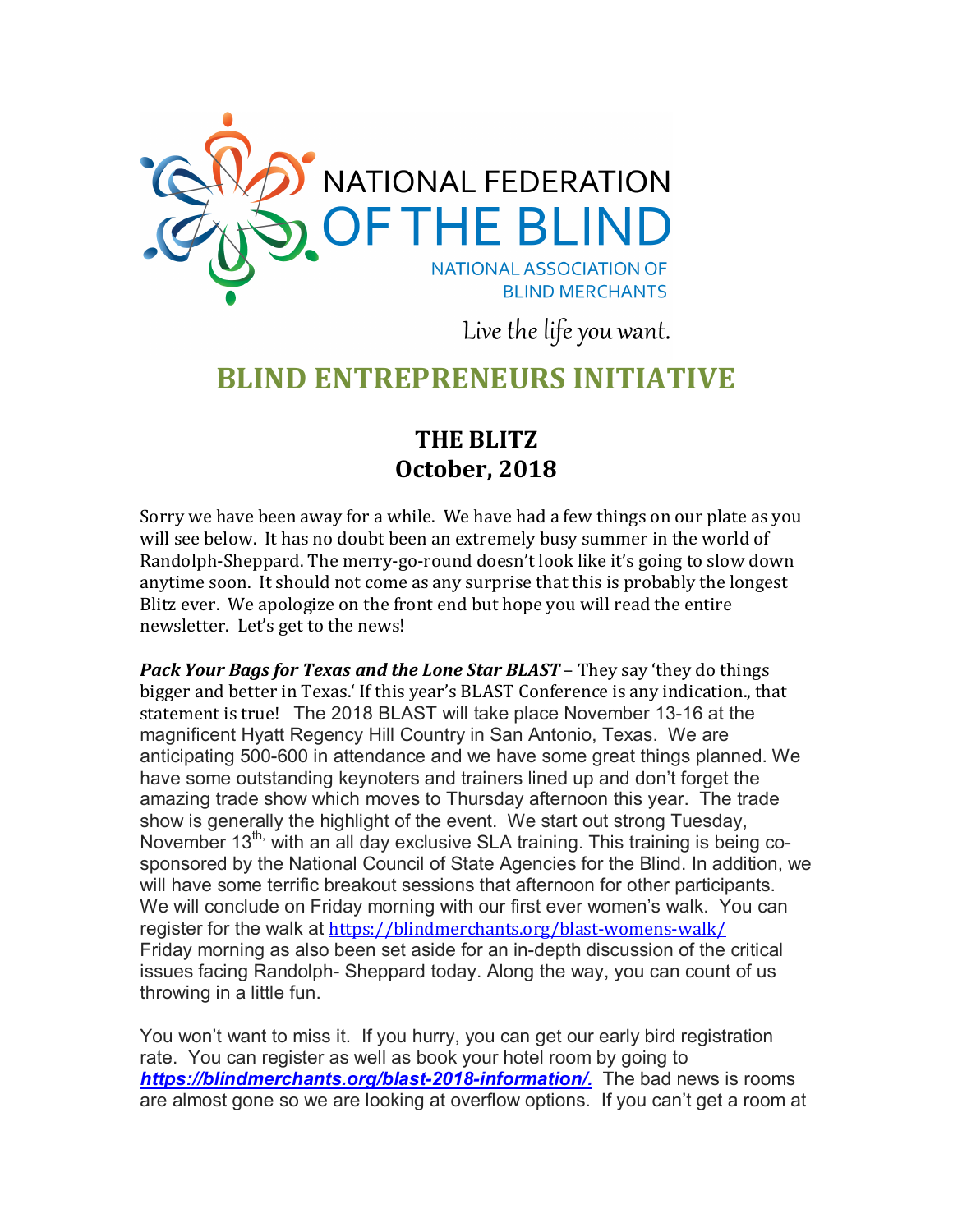the Hyatt, contact Terry Smith at [tsmith@nfb.org](mailto:tsmith@nfb.org) He will see how he can assist. See you in San Antonio.

*NABM Pulls Off D.C. Hat Trick –* Sorry if you are not familiar with the hockey term but it is the best way to describe the NABM sponsored events in D.C. in May. We had 3 events going on simultaneously. All three were smashing successes. Here is a brief recap:

## **Blind Entrepreneurs Let Their Voices Be Heard During Fly-In** –

125 blind entrepreneurs and other stakeholders showed up on Capitol Hill to tell their stories to members of Congress. There were some amazing stories told and we were well received by members and staffers. There were 3 important issues on which our Hill visitors focused. They were:

- 1. Rest area commercialization
- 2. Challenges in DOD contracting
- 3. The Department of Education's failure to timely convene arbitration panels, approve state rules, or provide needed policy guidance

To review the fact sheets that were shared with members of Congress, go to [https://blindmerchants.org/wp-content/uploads/2018/06/2018-Fly-In-](https://blindmerchants.org/wp-content/uploads/2018/06/2018-Fly-In-Issue3-Education.pdf)[Issue3-Education.pdf](https://blindmerchants.org/wp-content/uploads/2018/06/2018-Fly-In-Issue3-Education.pdf)

With the full support of President Riccobono, the National Federation of the Blind's Office on Advocacy and Policy played a vital role in the success of the Fly-In. John Pare and Gabe Cazares from that office played an integral part in the planning and they provided training to the attendees on how to advocate. The help was much appreciated.

Four Randolph-Sheppard entrepreneurs from East Tennessee attended the Fly-In. Check out the publicity in the local newspaper back home: <https://www.greenevillesun.com/content/tncms/live/>

**Stakeholders Identify Critical Issues** – With so many blind entrepreneurs in town, it was the perfect opportunity to put on a conference designed to identify the critical issues facing Randolph-Sheppard today. We had outside speakers present on key issues but they spent a lot of time in open dialogue about the issues as well. Following the conference, NABM produced a document outlining the issues. That document can be found at [https://blindmerchants.org/critical-issues](https://blindmerchants.org/critical-issues-conference/)[conference/](https://blindmerchants.org/critical-issues-conference/) . Now, the question is, what do we do now that we have identified the problems? We will tackle that on Friday morning at BLAST when we start the process of planning for the future. Plan on staying for the final day of BLAST and be part of that important process.

### **NABM Continues to Train the Next Generation of Leaders** – In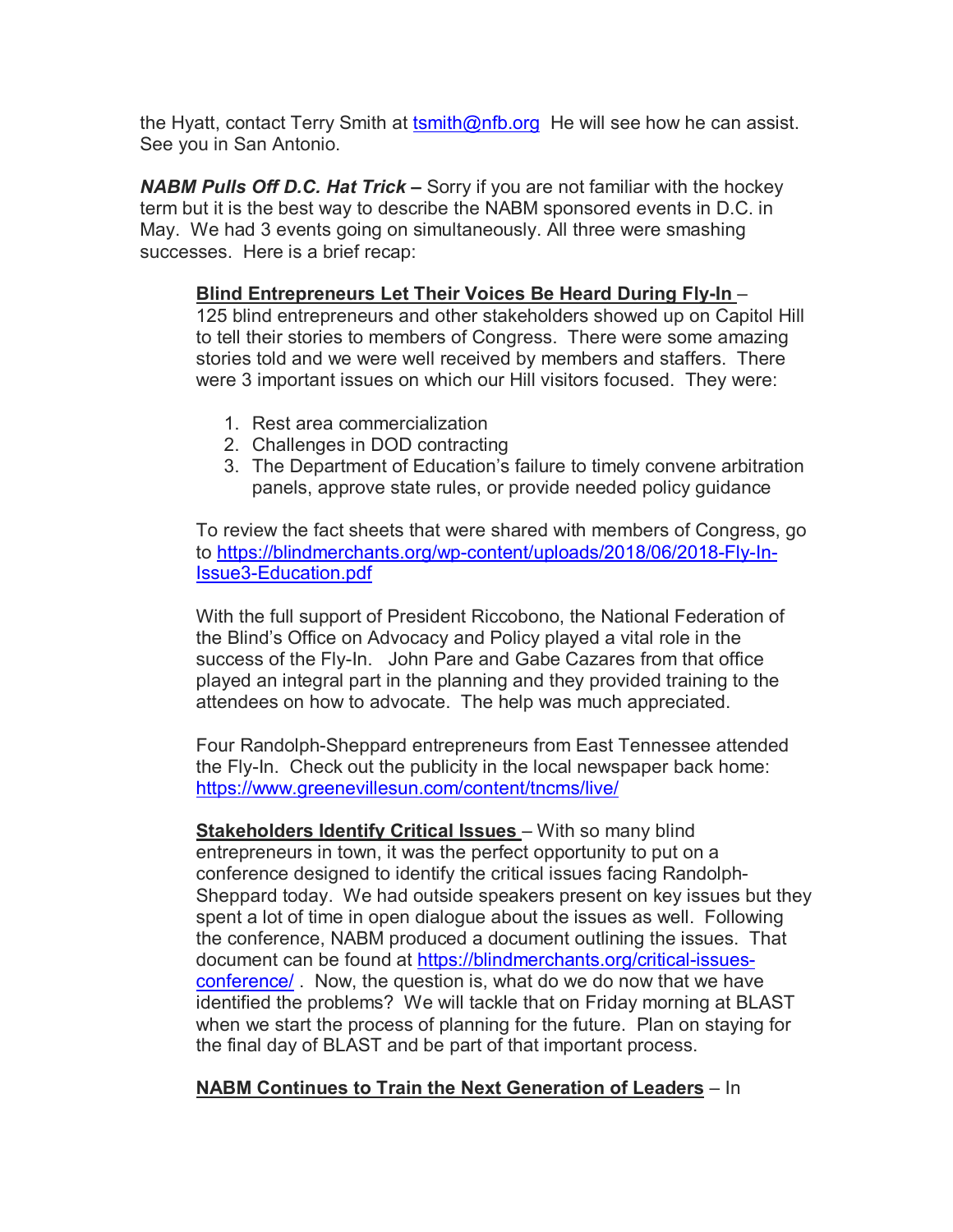conjunction with the Critical Issues Conference and Fly-In, NABM conducted its third Emerging Leaders class. The participants had their own training tract, but they were afforded the opportunity to spend some time on The Hill. They also participated in discussions with the larger group about critical issues. Learning how to advocate and knowing the issues are critical for future leaders.

Welcome to the 2018 Emerging Leaders class that includes:

Scott Gehres – Indiana Megan Honrighousen – Arizona Yvonne Reilly-Bochmore – New York Roderick Roberts – Washington Karla Martinez – Texas Kenneth Landtroop – Texas Ivan Delgado Villa – Nevada Beverly Anderson – South Carolina Guadalupe Steel – Arizona Tassie Thompson – Maryland Miguel Rocha – Nebraska Lynn Florence – Kentucky William Robinson – New Jersey

Plans for a 2019 class have not been announced yet. If you are interested in being part of the next class, watch for the announcement.

*Rest Area Commercialization: Not Time for a Victory Celebration* – Our message of '*just say no'* was well received on The Hill at our May Fly-In; however, we were not alone in delivering the same message. Other organizations held their fly-ins as well. The message was the same from the National Association of Truck Stop Operators, National Association of Convenience Stores, and the National Automatic Merchandising Association. It was very significant that rest area commercialization was the top agenda item at NAMA's Fly-In in July. That probably wouldn't have happened just a decade ago. It speaks to the importance of NABM President, Nicky Gacos, being on the NAMA Board of Directors and his ability to build partnerships. As a result of all of this advocacy, we got good news when Congressman Bill Shuster, Chair of the House Transportation and Infrastructure Committee, released his infrastructure bill. It did not include rest area commercialization. We had won the battle but victory is not assured. It is no secret that Congressman Shuster actually supports commercialization even though he did not include it in the bill. But his bill is, what amounts to, a discussion document in which many amendments can be expected. Many people still support the idea and will be lobbying members of the Committee. Congressman Banks' bill still lingers out there even though it is not getting much traction at this point. We must remain vigilant and we need to continue to educate Congressabout the impact rest area commercialization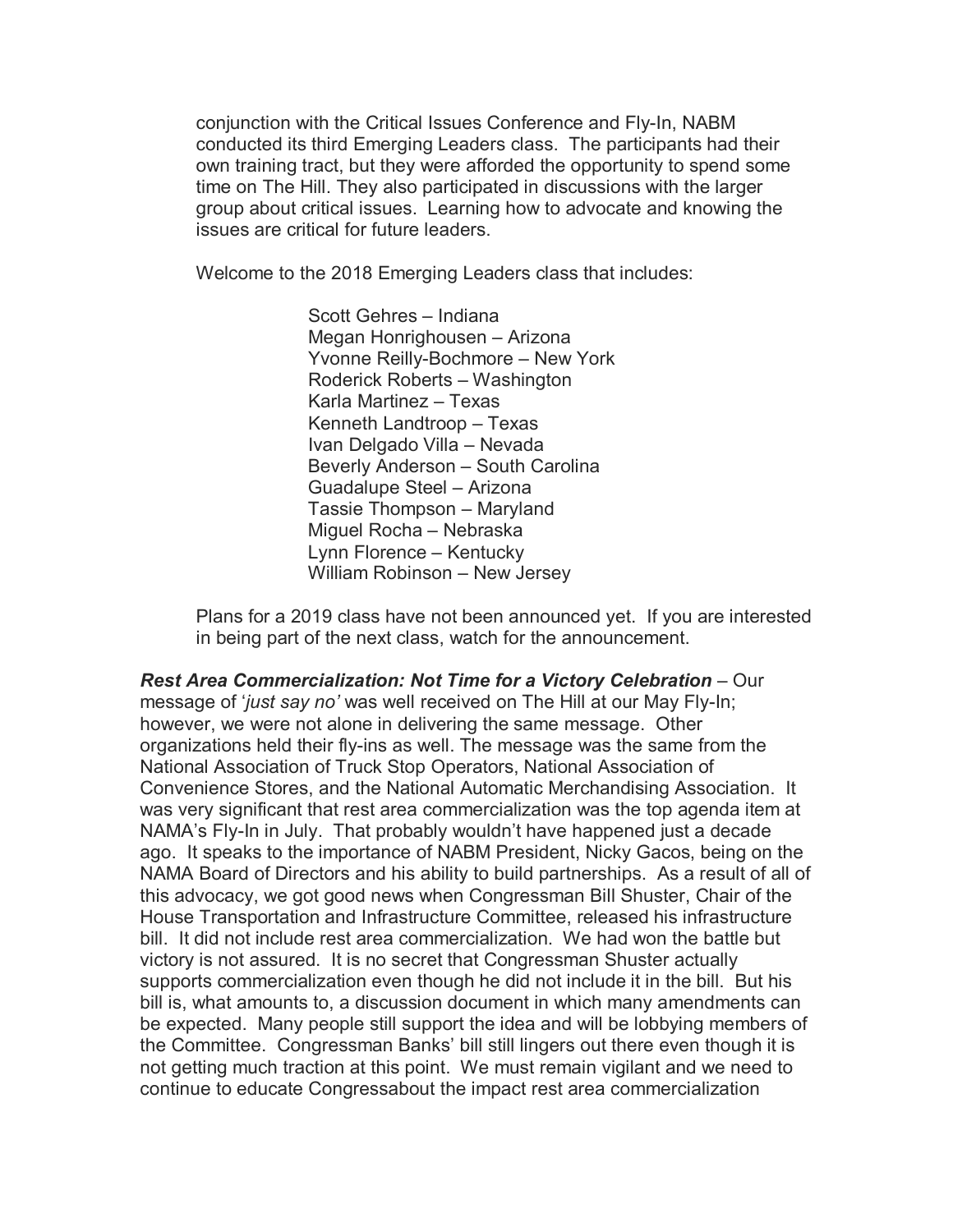would have on blind entrepreneurs. The NFB and NABM will continue to work with our industry partners to do just that. The livelihoods of 400 blind entrepreneurs or approximately 22% or our program nationally depend on us.

**NFB and NABM Continue to Press the Department of Education** – At its July convention, the National Federation of the Blind passed resolution 2018-16 regarding issues with respect to the Department of Education's administration of the Randolph-Sheppard Program. In general, NABM has been very pleased with DOE's support of Randolph-Sheppard, especially as it relates to military dining issues. There has, however, been a growing frustration over backlogs in issuing arbitration convening letters, approving state BEP rules, and issuing needed policy guidance on key issues. To review the resolution, go to *<https://nfb.org/convention/2018/resolutions>* . Education Assistant Secretary, Johnny Collett, was a featured speaker at the convention. NABM President Nicky Gacos had an opportunity to talk with Mr. Collett about NABM's concerns. Mr. Collett invited Nicky to come to D.C. to meet and discuss the issues further. Nicky and Terry Smith met with Mr. Collett and other key staff on July  $25<sup>th</sup>$  and had a very productive conversation. Not only were the backlogs discussed, but the discussion also included prior approval and issues with renovations that are discussed in more detail below. Mr. Collett said we could sit and admire the problem or we can all come up with solutions. On August 17<sup>th</sup>, President Gacos submitted a letter that included the following 11 recommendations:

- 1. RSA should grant a waiver to state vocational rehabilitation agencies for the prior written approval requirements.
- 2. RSA should set clear policy guidance on what is an allowable VR expenditure in terms of installing or renovating vending facilities, ensuring that states have the flexibility to modify space as necessary to create a business opportunity for a blind person, with the only limitation being that no loadbearing walls can be moved or constructed.
- 3. If it is determined that funds were expended inappropriately, states should be held harmless until such guidance is provided and business should be conducted as usual until recommendation #2 is addressed.
- 4. RSA should ensure that when non-program staff are making decisions about Randolph-Sheppard matters that the subject matter experts are consulted.
- 5. RSA should ensure that there is an avenue to appeal decisions made by non-program staff on Randolph-Sheppard matters.
- 6. More resources must be devoted by the Department to the Office of General Counsel at least until the current backlog is eliminated.
- 7. RSA should conduct an internal review of documents that necessitate OGC review.
- 8. The Department should provide the Randolph-Sheppard Program Specialist with the flexibility to determine what requires a legal review.
- 9. A determination must be made as to whether or not states can be given interim approval of their rules pending final review by OGC.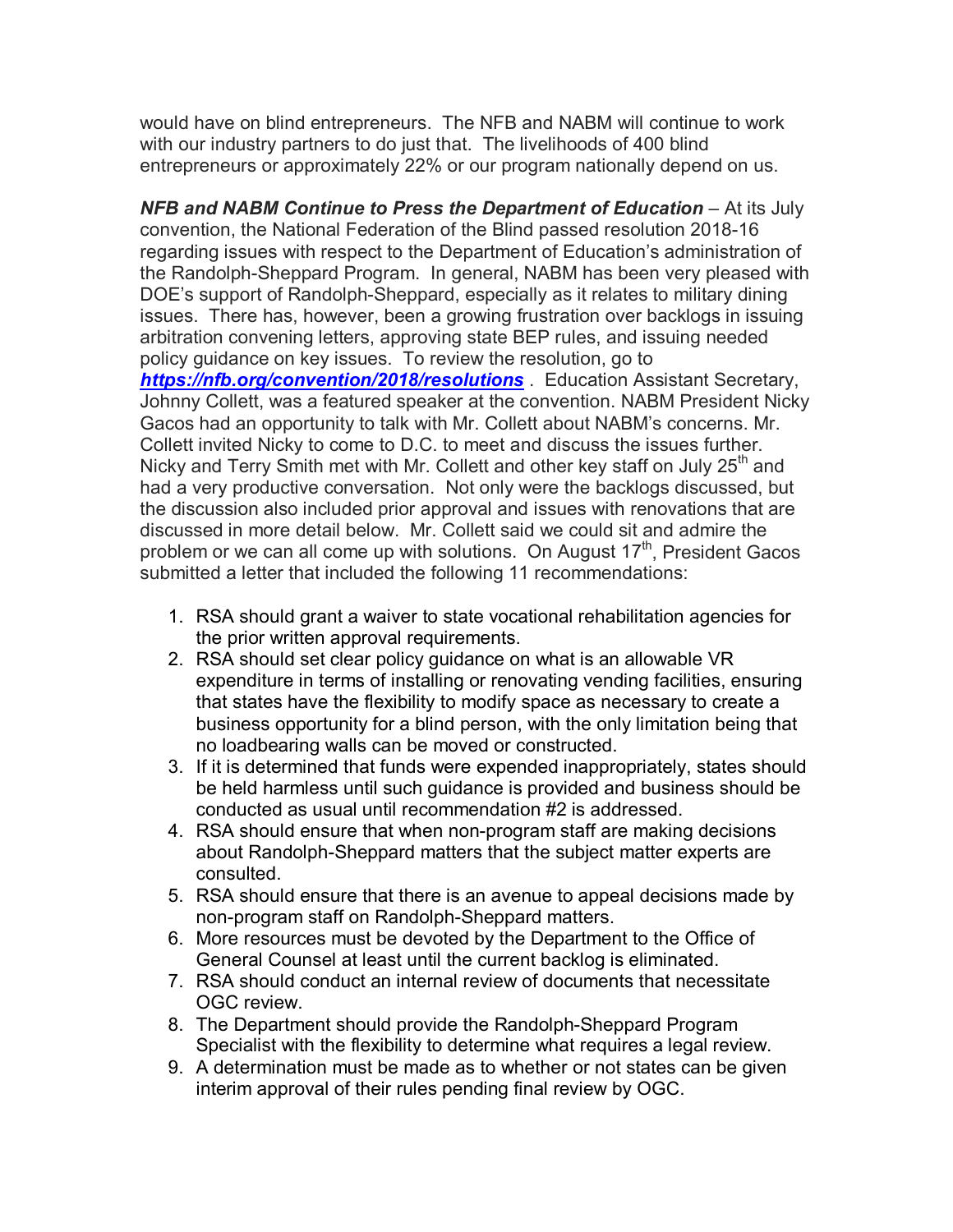- 10.The Department should formalize the position expressed to Congressman Sessions by Secretary DeVos as it relates to the Randolph-Sheppard priority for troop dining contracts; and,
- 11.Policy guidance should be provided on other critical issues facing the Randolph-Sheppard program, which have been a source of contention and frustration on the state level for a number of years.

As important as eliminating the backlogs is, RSA's requirement that states get prior approval for any purchase exceeding \$5,000, to send a blind vendor to training, or conduct a meeting of the Committee of Blind Vendors is far more troubling for the larger program as is its stance on using federal dollars to renovate vending facilities. RSA is taking the position that federal dollars cannot be spent on such things as painting, carpeting, lighting, electrical work, plumbing, installing non-load bearing partitions, etc. All of these have been allowed for the past 50 years. If RSA sticks with this interpretation, it will cripple the program nationwide and result in fewer opportunities for blind entrepreneurs.

**Is There Some Good News at RSA?** – It looks like RSA is finally getting ready to fulfill its commitment to bring on additional staff in the Randolph-Sheppard Unit. Jesse Hartle has been a one-man show for too long. The Department of Education recently advertised for 2 positions that when filled will help support Randolph-Sheppard. NABM has been advocating for this for sometime now and is very pleased that it is finally coming to fruition.

*But Still No RSA Commissioner* - The Senate still has not confirmed President Trump's nominee to be the next RSA Commissioner. In March, the President nominated Mark Shultz to be the new RSA Commissioner. Mr. Shultz is the Director of the Nebraska VR Agency. He appears to be well qualified; however, still no confirmation. The agency has been without a political leader for almost two years now and that is not a good thing when tackling the critical issues being faced by Randolph-Sheppard.

*Where Are the Women?* – Earlier this year, NABM President Nicky Gacos started what he was calling the Women's Initiative. He appointed Melba Taylor, a Maryland blind entrepreneur, to lead the Initiative. We all knew that women are underrepresented in Randolph-Sheppard, but we needed to quantify that. Step 1 was to survey the states to try to get some numbers. The results surprised even some members of the Committee. Only 24% of Randolph-Sheppard blind entrepreneurs are women. That same percentage is reflected in the makeup of Elected Committees of Blind Vendors. The data was shared with National Federation of the Blind President, Mark Riccobono, who enlisted the help of Dr. Arielle Silverman. Dr. Silverman wrote a report that summarizes the findings of the survey. To review the entire report, go to [https://blindmerchants.org/nabm](https://blindmerchants.org/nabm-report-participation-women-randolph-sheppard/)[report-participation-women-randolph-sheppard/](https://blindmerchants.org/nabm-report-participation-women-randolph-sheppard/)

*Department of Defense: The Same Old Story –* The names and places have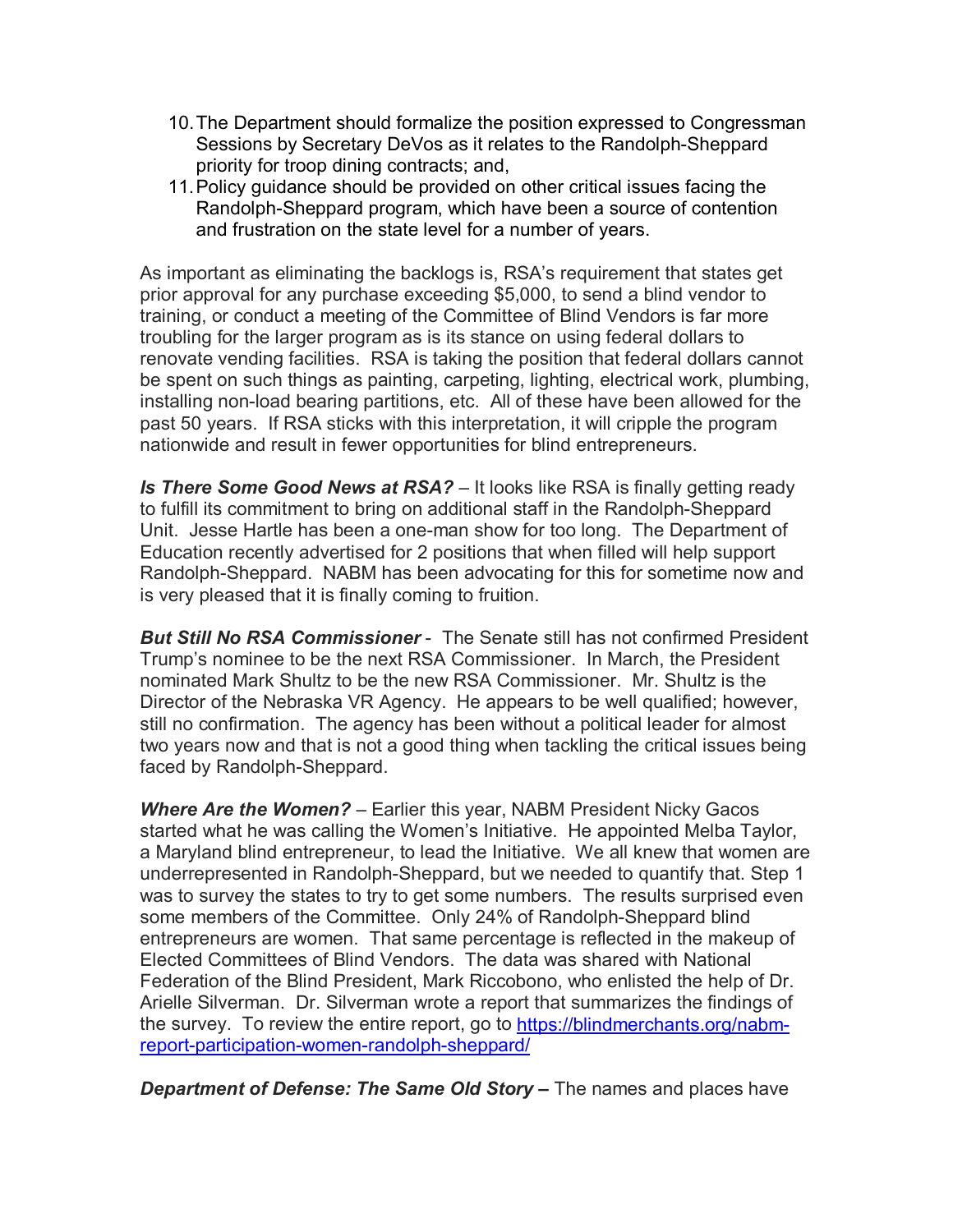changed but the storylines have not. The battle to ensure DOD's compliance with the Randolph-Sheppard Act rages on. There are new arbitration complaints and new court cases while the old ones still work their ways through the system. Here's a brief recap of some of the DOD issues:

**Fort Irwin** – Following the same playbook it used at Fort Bliss in Texas, the Army recently issued a solicitation for Fort Irwin in California. It is attempting to split the full food and DFA services into 2 separate contracts. The SLA, with Ron Long as the blind vendor and FSIG as its teaming partner, currently operates the entire contract including the DFA. The Texas SLA challenged the Army's decision at Fort Bliss but lost in arbitration. An appeal has been filed in federal court with a ruling expected soon. In the meantime, NABM is encouraging the California SLA to challenge the contract splitting.

**Luke Air Force Base** – The Air Force made it known sometime ago that it intended to contract with AbilityOne to provide its food service at Luke Air Force Base in Arizona. The Air Force's position was that it was a DFA contract and not subject to the Randolph-Sheppard priority; however, there is food involved and there was even contingency cooking in the scope of work. The SLA indicated its interest in the contract and RSA advised AbilityOne that the contract was subject to the Randolph-Sheppard priority. Nonetheless, AbilityOne put the service on the Procurement list taking it out of the Randolph-Sheppard arena probably forever. As we go to press, it is our understanding that the SLA does not intend to pursue federal arbitration. The result is an opportunity lost.

**Hill Air Force Base** – This one may be going down the same road as Luke. It is currently operated under Randolph-Sheppard but the Air Force has indicated it plans to award the contract to AbilityOne. Again, RSA has gotten involved. This one isn't as far along as Luke but we will be monitoring.

**Marine Contract** – It was not good news on the Marine Corps contracts. The Marines had issued solicitations for two separate contracts – one for Marine bases in the East (South Carolina, North Carolina, Virginia, and D.C.) and one for the West (California and Arizona). South Carolina took the lead on bidding in the East and California did the same in the West. Both selected FSIG as the teaming partner; however, both contracts were awarded to Sodexo, who is the incumbent. The reasons the Randolph-Sheppard proposals were eliminated is pretty technical. South Carolina has filed for arbitration, feeling the award violated the Randolph-Sheppard Act. No word yet on California's plans.

**Nutrition Care Contract** – This case took an interesting twist. South Carolina had bid on a multi-state contract to service cafeterias in 8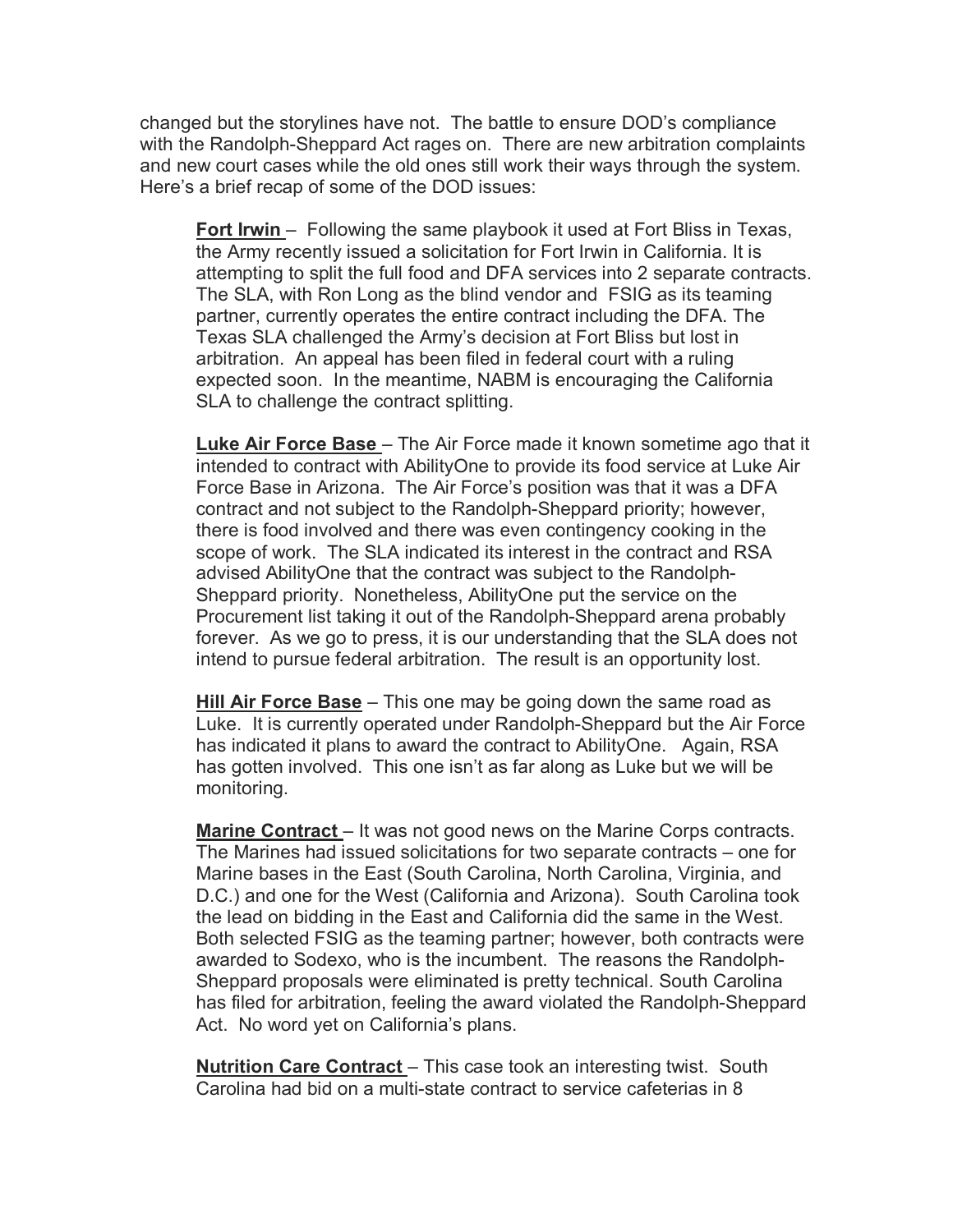different Army hospitals. The SLA was not awarded the contract but prevailed in arbitration. The Army did not honor the decision of the panel so the SLA appealed to federal court. The judge ruled that the court of claims is the proper venue to hear the complaint rather than district court.

**Fort Riley and AbilityOne** – This case just keeps getting more and more complicated. This was a Randolph-Sheppard facility, but the scope of work allegedly was changing, so the Army attempted to give it to AbilityOne. The SLA was successful in getting an injunction and eventually won in arbitration. Source America, the nonprofit that operates the AbilityOne program, had filed a request with the Department of Education to intervene in the arbitration complaint. That request was denied. Source America sued in federal court and that's where the case is now. The case is significant, in that you have a third party attempting to intervene in a Randolph-Sheppard arbitration. If the Court rules that such a third party can in fact intervene, it could create chaos for future Randolph-Sheppard panels. The case is so significant that NABM is helping fund the legal battle and attempted to file an amicus brief.

**Fort Benning Competitive Range Issue** – If the Army has its way, Georgia will be losing one of the largest Randolph-Sheppard troop dining contracts in the country. The SLA's proposal was ruled out of the competitive range. There are some serious questions about how the competitive range was established. This case is yet another one likely headed to arbitration.

**Still Waiting at Fort Lee** - The Virginia SLA had operated this contract for several years ,but lost it last year when its proposal was ruled out of the competitive range. Again, there were serious questions about how the award was made. The SLA filed for arbitration in July of 2017. As we go to press, RSA still has not issued the convening letter. Remember the earlier discussion about the backlog in RSA? Well, this is a prime example. In the meantime, Randolph-Sheppard is out.

**Proposed Regulation***s –* Various DOD representatives have indicated that DOD intends to move forward with the troop dining regulations it had proposed in 2016. September was the projected date. Although September has come and gone, we have leaned from DoD insiders that the process has indeed started. You may recall, those regs would effectively eliminate the Randolph-Sheppard priority for military dining contracts. NABM led an effort to generate over 5,000 comments in opposition to the regulations and to date DOD has not moved to finalize them. NABM is utilizing its political contacts to pressure DOD to ensure that it does not finalize rules that violate the Randolph-Sheppard Act. NABM believes that DOD has no authority to promulgate Randolph-Sheppard rules. Congress gave only the Department of Education this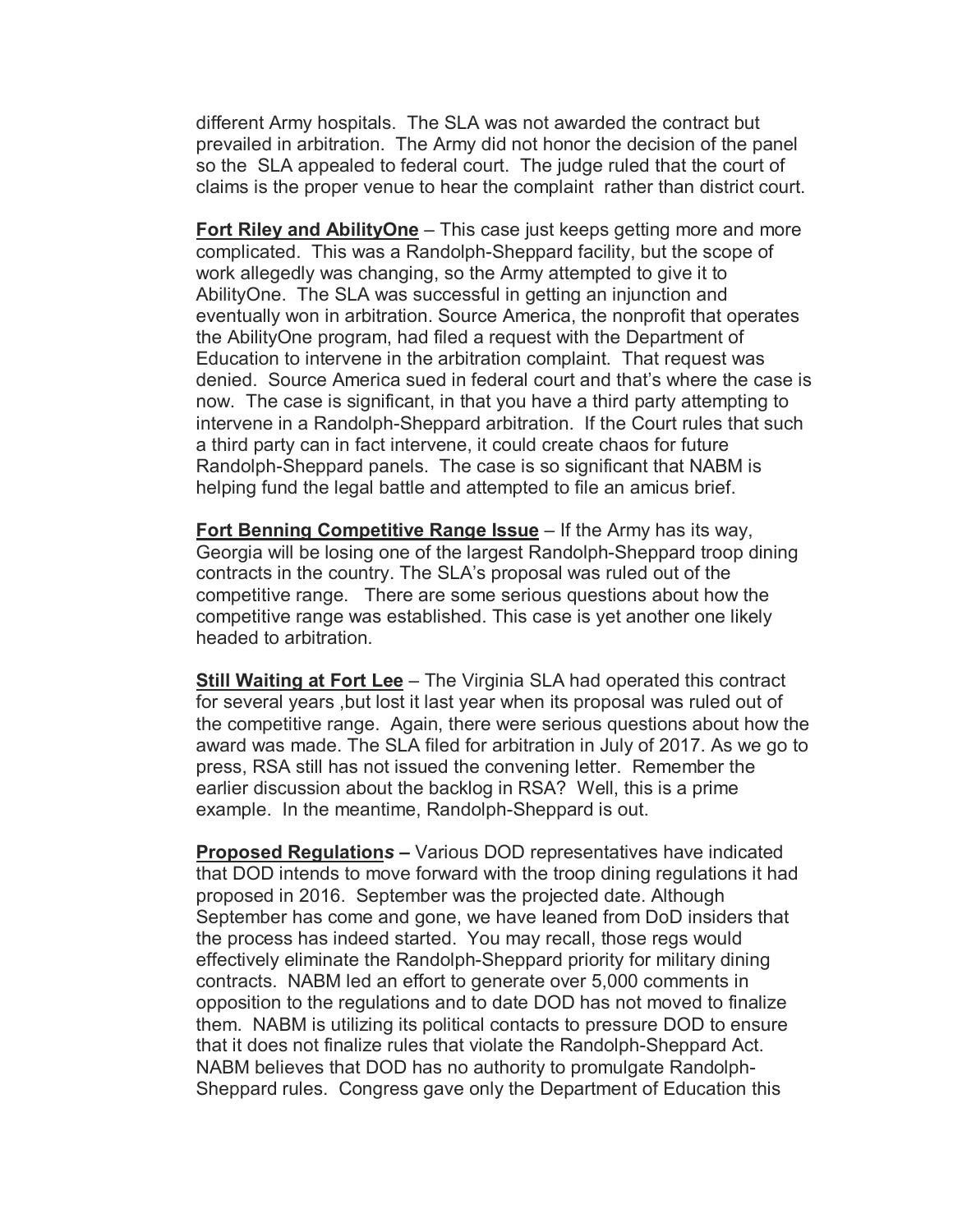authority. If DoD does in fact proceed, they will be met with a legal challenge from NABM.

*Tenth Circuit Rules on Damages –* In a much anticipated decision, the Tenth Circuit Court of Appeals overturned a lower court's ruling that upheld the award of damages to a blind vendor by an arbitration panel. The case hinged on the issue of sovereign immunity of the states. It is unclear what impact this ruling will have on other similar cases that are in courts around the country. It also remains to be seen if the blind vendor will try to appeal to the Supreme Court. As it now stands, courts are divided on the issue of damages. This ruling only directly affects the states in the Tenth District which include Oklahoma, Kansas, Colorado, New Mexico, Utah, and Wyoming. However, the ruling will certainly be cited in other cases in other states. There are similar cases in Oregon, Wisconsin, Ohio, and North Carolina. Stay tuned. This issue is not going to go away.

*Helping Tennessee Celebrate 75 Years of Blind Entrepreneurship -* 2018 represents the 75<sup>th</sup> anniversary of Tennessee Business Enterprises. NABM played a big part in the celebration. The State of Tennessee contracted with NABM to conduct the two-day training event. It was a huge success. With the quality of the speakers, it was almost like a mini BLAST. Happy Birthday TBE!!!! NABM is available to contract with other states to do their annual training conferences. For more information, contact Nicky Gacos or Terry Smith.

*NABM Hosts Midwest Training Conference –* Many years ago, when RSA had regional offices, regional Randolph-Sheppard training was a staple of the program. The 6 or 7 states in a region would bring their BEP Director, a staff person or two, and a couple of blind vendors together for a small training program. When the RSA regional offices closed in the early 2000's, most of these regional trainings went away too. The one in Region 3 (D.C. and the nearby states) survived for a few years, but it has since disappeared. Two years ago, the Region 5 states got together and conducted their own regional training. They wanted to do it again this fall and NABM agreed to facilitate the training. It was held September 19-21 in Des Moines. Iowa. The states included in this training were Iowa, Minnesota, Wisconsin, Missouri, Illinois, and South Dakota. Kansas, Oklahoma, Nevada, and Nebraska was invited as well. NABM is open to the idea of hosting regional training in other regions. If your region is interested, let us know.

*Convention News: Blind Merchants Meet in Orlando –* The Blind Merchants met at the 2018 Convention of the National Federation of the Blind in Orlando, Florida in July. Approximately 70 blind entrepreneurs and other interested persons attended the meeting. President Gacos put together a great agenda for the meeting. It was an election year and the following officers were re-elected:

President – Nicky Gacos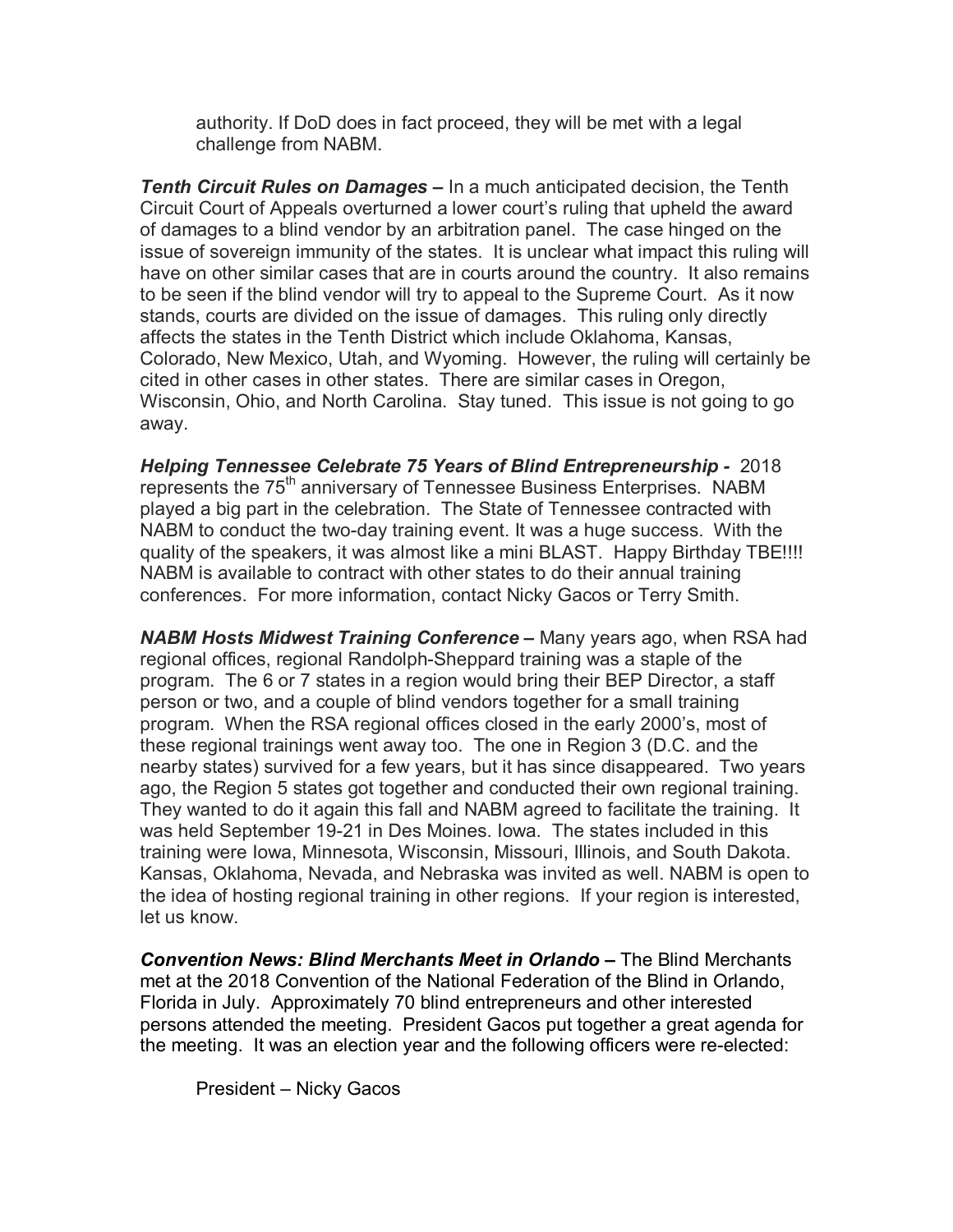1<sup>st</sup> Vice President – Harold Wilson 2<sup>nd</sup> Vice President – Ed Birmingham Secretary – Sharon Treadway Treasurer – Pam Schnurr

The following were elected to board seats:

Barbara Manual – Alabama (1 Year Term) Melissa Smith – Tennessee John Fritz – Wisconsin Debra Smith – Arizona Lewanda Miranda - Oregon

*Pushing Accessibility –* Micromarkets offer great potential for Randolph-Sheppard blind entrepreneurs. Ensuring that micromarket kiosks are accessible to blind users is a top priority of NABM President ,Nicky Gacos. He has appointed Board Member Zach Snow from Georgia to lead the Initiative. Together they are working with, and quite honestly putting pressure on, Avanti, 365, and 32 Markets to make their systems accessible. Great progress is being made. They are also working with Square.

*Illinois Congressman Accepts Blind Vendor's Invitation to Visit His Vending Facility –* We could tell you the story but this letter to fellow vendors from Illinois blind entrepreneur Jim Wagner says it all.

*I'm writing all of you today to tell you about something that honestly is pretty awesome for all of us. In May of this year, I traveled to Washington DC, for a Critical Issues Seminar. The training was excellent as always. Terry Smith was teaching us on the three most important Critical Issues that are currently affecting all Randolph Sheppard Vendors both NFB & ACB as well. Prior to our arrival in DC, each registered Blind Entrepreneur had appointments set up for them - one for your House of Representatives and one for your Senators. We were told that some people may not have an appointment if their congressman / congresswoman were not able to meet. After hours of training, I was ready to meet my Rep & Senator and fight to support our issues.* 

 *The next day we assembled early, dressed to impress. After arriving at Capitol Hill we again met as a group for an informative breakfast, where the issues were once again discussed in a Q & A fashion. I was one of a few unlucky Blind Managers who did not get an appointment with my Rep. I went up and asked Terry Smith what I should do, feeling a bit like I'd wasted stipend money as DC is very expensive. Terry told me to stop by my Rep's office anyway to let him know that I came all the way from Chicago to meet him. Okay so long story short, I did visit the office of Randy Hultgren and was told to come back in the afternoon for a brief meet & greet with no meeting. I came back in the afternoon had a very quick sit down with Randy. He apologized for*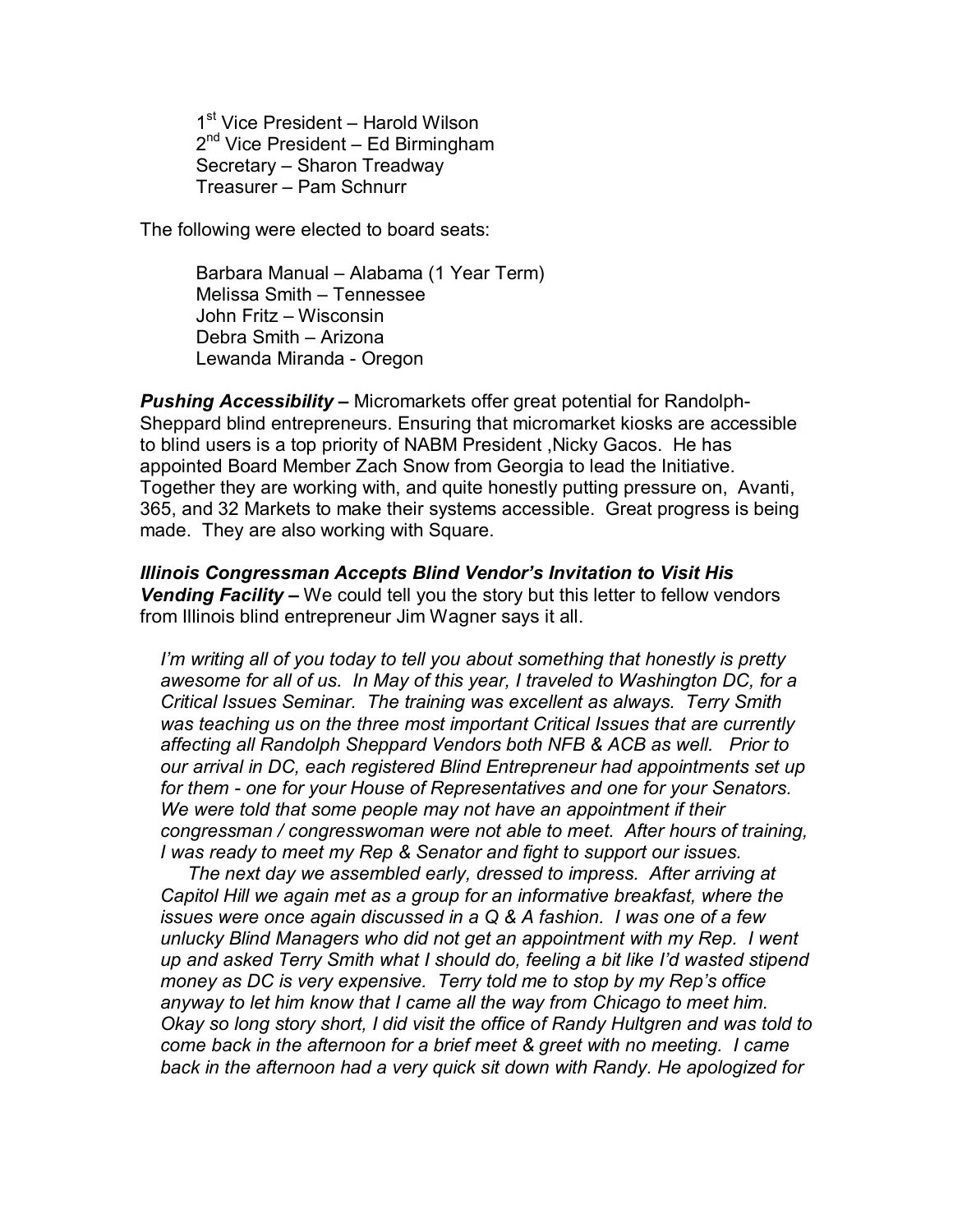*not having the time for a formal meeting, but offered to visit me in district at my BEP facility in Chicago when Summer Session was over.* 

*In late July I reached out to Randy's staff by phone, in effort to set up the promised meeting. The call went great. Before I could even remind him about the meeting, Tom his staffer, told me they were literally just talking about me the day before as they were making Randy's in district appointments. Less than a week later on August 20, 2018, Randy Hultgren walks into my facility by himself no staff. I had planned for Randy's visit and invited Shawn Sturges a recent graduate of Illinois BEP training. I wanted to Show Randy Hultgren a new bright young entrepreneur educated and waiting for his first BEP facility. In addition, I wanted to share my 28 years in the BEP and how it has created a great career and lifestyle for me and family. In addition, I managed a Rest Area from 1994 – 2000 so, I had firsthand knowledge on how vital our Highway Rest Areas are to Blind Managers across the country. We were well trained and presented all three issues right here in my office, Randy took notes, asked questions, and acknowledged all of our issues. He was unaware of HR 1990. He told us he knows Congressman Banks from Indiana and will talk to him about Rest Area Commercialization saying he would never vote on that. In addition, he shared that he is not on the committees such as transportation, asking me to contact him if and when any issue affecting our organization. The meeting time was set for 30 minutes, Shawn and I created a friendly atmosphere allowing the congressman to get to know us personally before presenting the issues. At one point, we started talking about election year as this is the end of Randy's two-year term. The fourteenth district primarily Republican has a strong Democratic candidate from Naperville IL. I shared with Randy that perhaps members of our group could attend a fundraiser.. he welcomed that.* 

*To sum it up, I can tell you, if you ever get the chance to invite a Representative or Senator to your BEP facility, do it. Show them how a blind person uses adaptive technology to manage a business, lead employees and who is a working member of society overcoming all odds and obstacles. That is what we, in the Randolph Sheppard Program. do every day of our lives and we're proud of it!*

#### *Jim Wagner*

*Wood Street Station BEP facility 175 Chicago IL.*

*To Tax or Not to Tax –* In June, the Governor of California signed into law a bill that prohibits local governments from taxing beverages. Several cities around the country have passed or attempted to pass beverage or so-called 'sugar taxes'. Philadelphia and Cook County, Illinois (Chicago) were the most notable, although Cook County later repealed its law. Many in the vending and beverage industries hailed this as a victory and they had good reason to feel that way. The California Dental Association and California Medical Association countered with a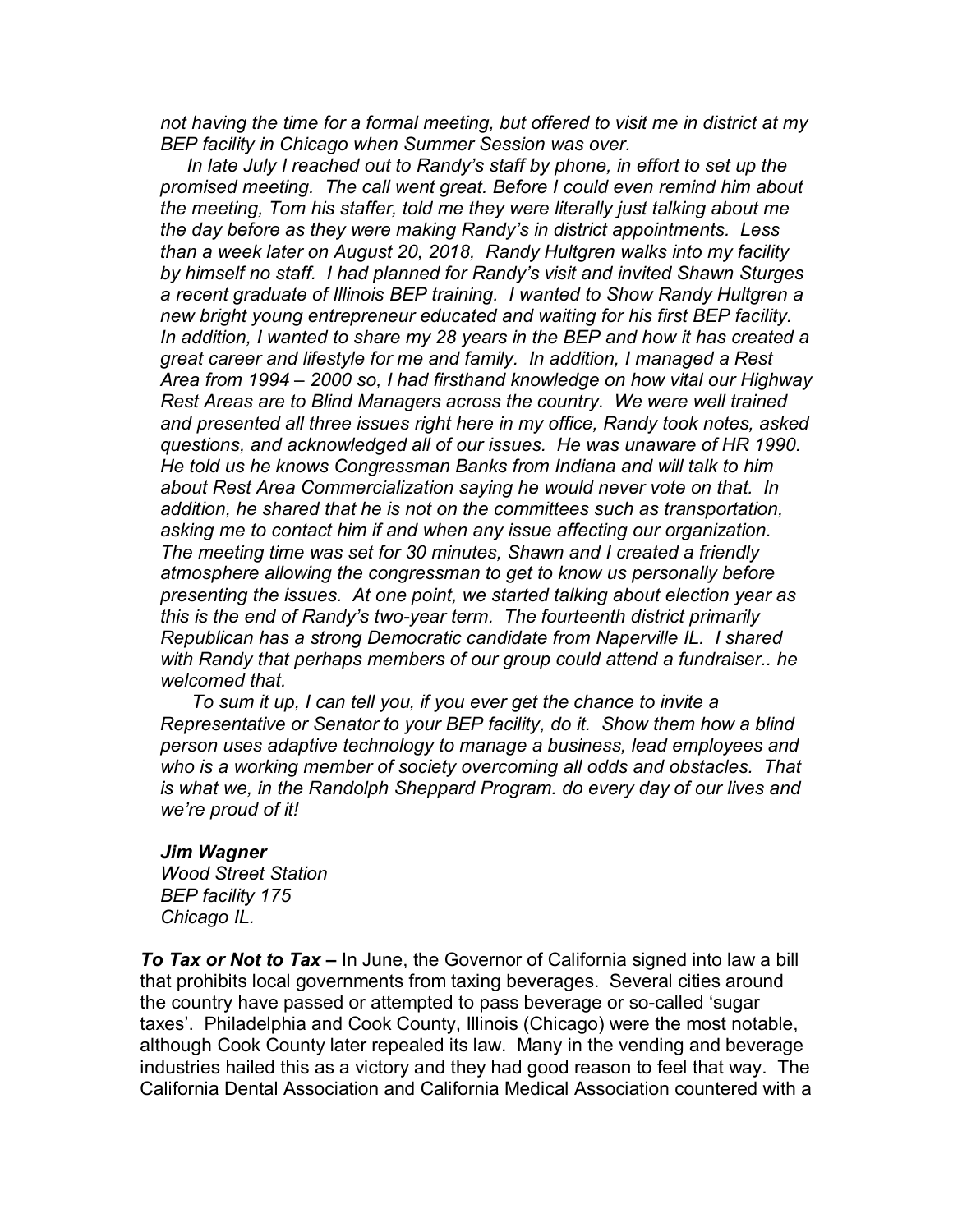push to put a statewide soda tax on the ballot. The earliest a vote could take place is 2020, but if enacted, it could become the first such statewide soda tax in the country. Our blind entrepreneur friends in California will surely be impacted.

**Illinois to Hold Joint NFB / Blind Merchants Meeting - In what could be a** model for other states, the Illinois blind vendors will hold their annual training conference in conjunction with the annual convention of the National Federation of the Blind of Illinois. The combined event will take place the last weekend in October in Chicago. Illinois. There will be training specifically for the blind entrepreneurs, but there will also be some combined sessions. NABM President Nicky Gacos and NFBEI Director Terry Smith both plan on being there to support the effort.

*President Proposes Consolidating the Departments of Labor and Education –* This past summer, President Trump released his White House Reform Plan and Reorganization. It is a lengthy document but there are 3 pages of particular interest to Randolph-Sheppard. The President proposed merging or consolidating the Department of Education, which has jurisdiction over Randolph-Sheppard and Vocational Rehabilitation, with the Department of Labor. At this point, it is only a proposal that would require Congressional approval. The proposal does not appear to be getting much traction at this point, but it is worth watching.

*Need Assistance with Social Security?* – Last year, when NABM President Nicky Gacos announced a new pilot project to assist blind entrepreneurs who were having difficulty with Social Security over their SSDI, it was felt there was a need for the service. The numbers suggest that is definitely true. Thus far, Michael Dalto, who is a nationally known Social Security expert, has assisted over 30 individuals with remarkable results. Practically everyone who has been referred to him was able to keep or have their benefits reinstated. It remains to be seen if NABM will continue to offer the service long-term. It simply depends on the demonstrated need. If you have a need for assistance, contact Nicky Gacos at [nickycolorado@netscape.net](mailto:nickycolorado@netscape.net) or call him at 1-888-687-6226 and press Extension "4".

*Rebates! Rebates! Rebates! –* The rebate program, managed by the RSA Management Group for blind entrepreneurs, continues to grow beyond anyone's wildest imagination. By leveraging the buying power of all blind entrepreneurs nationwide, RSA Management Group recently sent out approximately \$650,000 in quarterly rebates to blind entrepreneurs nationwide. Do the math. That projects out to \$2.6 Million annually or an average of \$1,300 per blind entrepreneur. And that number will likely only get bigger as volume dictates better deals with manufacturers. For some reason, about one-fourth of the Randolph-Sheppard entrepreneurs are not signed up for rebates. It is free money. You don't do anything except provide your account numbers to the buying group. They track your purchases and you get your rebate from the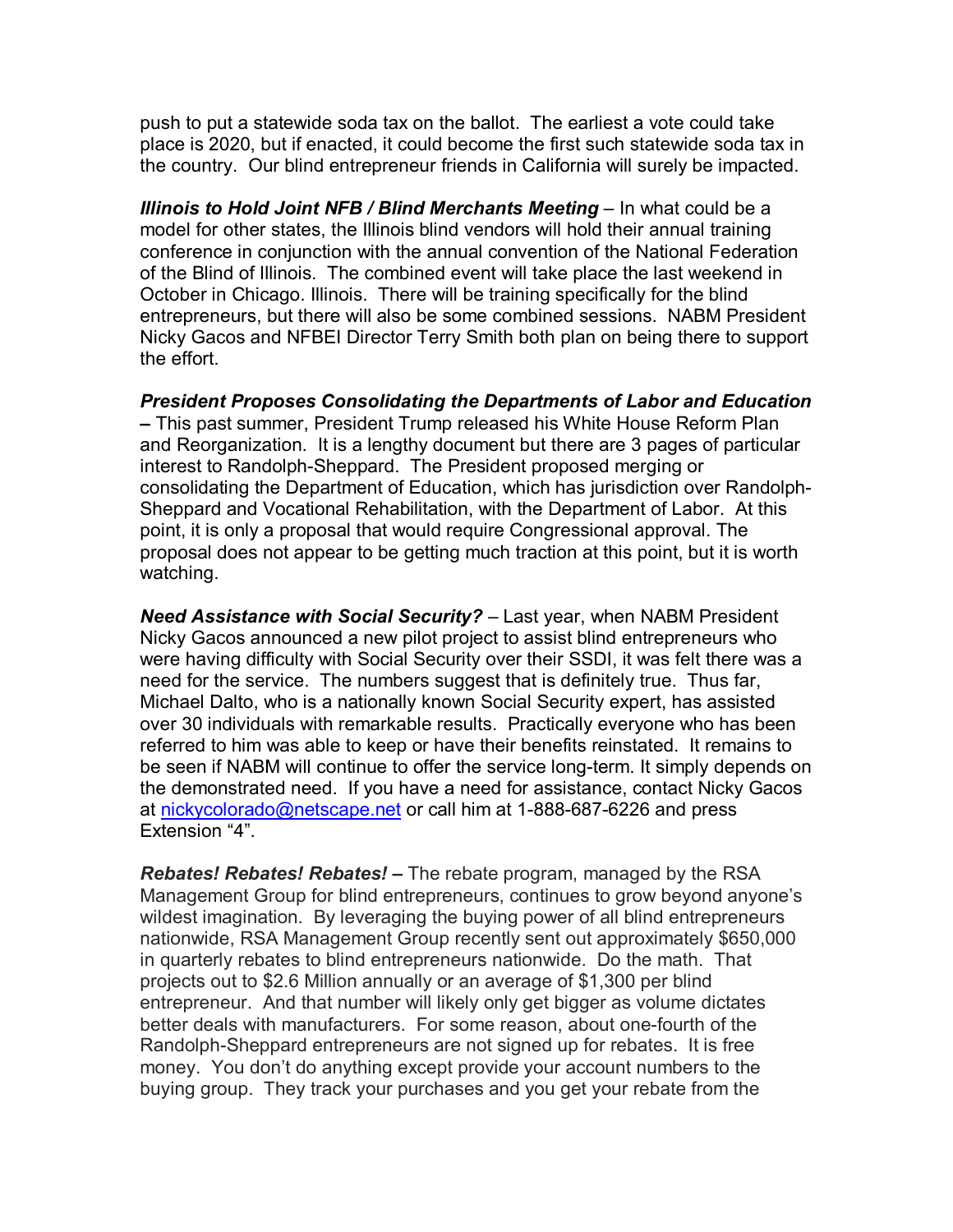manufacturer. If you are not a member, contact Claudia Lannan by email at [claudial@rsamanagementgroup.com](mailto:claudial@rsamanagementgroup.com) or by phone at 855-978-6800, Extension 1. That little lizard on TV says "Fifteen minutes could save you 15% on your insurance." Well, in this case, 15 minutes could earn you literally thousands of dollars in rebates.

*Is it Time to Kick Vending Machines Out of the Workplace? –* Fox News apparently thinks so. The author argues that vending machines offer too easy access to unhealthy snacks and sugary drinks for Americans who are already overweight. The solution? Eliminate the temptation. Get rid of the vending machines. This just goes to prove once again that blind entrepreneurs need to be proactive in offering healthy alternatives for their customers. If this sort of thinking has found its way into Fox News, which is generally a very conservative leaning news outlet, it is time to pay attention. You can read the full article at

#### *[https://www-foxnews-](https://www-foxnews-com.cdn.ampproject.org/v/www.foxnews.com/opinion/2018/06/29/snack-attack-its-time-to-kick-vending-machines-out-workplace.amp.html?amp_js_v=0.1&usqp=mq331AQGCAEoATgB#origin=https%3A%2F%2Fwww.google.com&prerenderSize=1&visibilityState=prerender&paddingTop=54&p2r=0&horizontalScrolling=0&csi=1&aoh=15305789585287&viewerUrl=https%3A%2F%2Fwww.google.com%2Famp%2Fwww.foxnews.com%2Fopinion%2F2018%2F06%2F29%2Fsnack-attack-its-t)*

*[com.cdn.ampproject.org/v/www.foxnews.com/opinion/2018/06/29/snack-attack-its](https://www-foxnews-com.cdn.ampproject.org/v/www.foxnews.com/opinion/2018/06/29/snack-attack-its-time-to-kick-vending-machines-out-workplace.amp.html?amp_js_v=0.1&usqp=mq331AQGCAEoATgB#origin=https%3A%2F%2Fwww.google.com&prerenderSize=1&visibilityState=prerender&paddingTop=54&p2r=0&horizontalScrolling=0&csi=1&aoh=15305789585287&viewerUrl=https%3A%2F%2Fwww.google.com%2Famp%2Fwww.foxnews.com%2Fopinion%2F2018%2F06%2F29%2Fsnack-attack-its-t)[time-to-kick-vending-machines-out-](https://www-foxnews-com.cdn.ampproject.org/v/www.foxnews.com/opinion/2018/06/29/snack-attack-its-time-to-kick-vending-machines-out-workplace.amp.html?amp_js_v=0.1&usqp=mq331AQGCAEoATgB#origin=https%3A%2F%2Fwww.google.com&prerenderSize=1&visibilityState=prerender&paddingTop=54&p2r=0&horizontalScrolling=0&csi=1&aoh=15305789585287&viewerUrl=https%3A%2F%2Fwww.google.com%2Famp%2Fwww.foxnews.com%2Fopinion%2F2018%2F06%2F29%2Fsnack-attack-its-t)*

*[workplace.amp.html?amp\\_js\\_v=0.1&usqp=mq331AQGCAEoATgB#origin=https%3](https://www-foxnews-com.cdn.ampproject.org/v/www.foxnews.com/opinion/2018/06/29/snack-attack-its-time-to-kick-vending-machines-out-workplace.amp.html?amp_js_v=0.1&usqp=mq331AQGCAEoATgB#origin=https%3A%2F%2Fwww.google.com&prerenderSize=1&visibilityState=prerender&paddingTop=54&p2r=0&horizontalScrolling=0&csi=1&aoh=15305789585287&viewerUrl=https%3A%2F%2Fwww.google.com%2Famp%2Fwww.foxnews.com%2Fopinion%2F2018%2F06%2F29%2Fsnack-attack-its-t) [A%2F%2Fwww.google.com&prerenderSize=1&visibilityState=prerender&paddingT](https://www-foxnews-com.cdn.ampproject.org/v/www.foxnews.com/opinion/2018/06/29/snack-attack-its-time-to-kick-vending-machines-out-workplace.amp.html?amp_js_v=0.1&usqp=mq331AQGCAEoATgB#origin=https%3A%2F%2Fwww.google.com&prerenderSize=1&visibilityState=prerender&paddingTop=54&p2r=0&horizontalScrolling=0&csi=1&aoh=15305789585287&viewerUrl=https%3A%2F%2Fwww.google.com%2Famp%2Fwww.foxnews.com%2Fopinion%2F2018%2F06%2F29%2Fsnack-attack-its-t) [op=54&p2r=0&horizontalScrolling=0&csi=1&aoh=15305789585287&viewerUrl=http](https://www-foxnews-com.cdn.ampproject.org/v/www.foxnews.com/opinion/2018/06/29/snack-attack-its-time-to-kick-vending-machines-out-workplace.amp.html?amp_js_v=0.1&usqp=mq331AQGCAEoATgB#origin=https%3A%2F%2Fwww.google.com&prerenderSize=1&visibilityState=prerender&paddingTop=54&p2r=0&horizontalScrolling=0&csi=1&aoh=15305789585287&viewerUrl=https%3A%2F%2Fwww.google.com%2Famp%2Fwww.foxnews.com%2Fopinion%2F2018%2F06%2F29%2Fsnack-attack-its-t) [s%3A%2F%2Fwww.google.com%2Famp%2Fwww.foxnews.com%2Fopinion%2F20](https://www-foxnews-com.cdn.ampproject.org/v/www.foxnews.com/opinion/2018/06/29/snack-attack-its-time-to-kick-vending-machines-out-workplace.amp.html?amp_js_v=0.1&usqp=mq331AQGCAEoATgB#origin=https%3A%2F%2Fwww.google.com&prerenderSize=1&visibilityState=prerender&paddingTop=54&p2r=0&horizontalScrolling=0&csi=1&aoh=15305789585287&viewerUrl=https%3A%2F%2Fwww.google.com%2Famp%2Fwww.foxnews.com%2Fopinion%2F2018%2F06%2F29%2Fsnack-attack-its-t) [18%2F06%2F29%2Fsnack-attack-its-time-to-kick-vending-machines-out](https://www-foxnews-com.cdn.ampproject.org/v/www.foxnews.com/opinion/2018/06/29/snack-attack-its-time-to-kick-vending-machines-out-workplace.amp.html?amp_js_v=0.1&usqp=mq331AQGCAEoATgB#origin=https%3A%2F%2Fwww.google.com&prerenderSize=1&visibilityState=prerender&paddingTop=54&p2r=0&horizontalScrolling=0&csi=1&aoh=15305789585287&viewerUrl=https%3A%2F%2Fwww.google.com%2Famp%2Fwww.foxnews.com%2Fopinion%2F2018%2F06%2F29%2Fsnack-attack-its-t)[workplace.amp.html&history=1&storage=1&cid=1&cap=swipe%2CnavigateTo%2C](https://www-foxnews-com.cdn.ampproject.org/v/www.foxnews.com/opinion/2018/06/29/snack-attack-its-time-to-kick-vending-machines-out-workplace.amp.html?amp_js_v=0.1&usqp=mq331AQGCAEoATgB#origin=https%3A%2F%2Fwww.google.com&prerenderSize=1&visibilityState=prerender&paddingTop=54&p2r=0&horizontalScrolling=0&csi=1&aoh=15305789585287&viewerUrl=https%3A%2F%2Fwww.google.com%2Famp%2Fwww.foxnews.com%2Fopinion%2F2018%2F06%2F29%2Fsnack-attack-its-t) [cid%2Cfragment%2CreplaceUrl](https://www-foxnews-com.cdn.ampproject.org/v/www.foxnews.com/opinion/2018/06/29/snack-attack-its-time-to-kick-vending-machines-out-workplace.amp.html?amp_js_v=0.1&usqp=mq331AQGCAEoATgB#origin=https%3A%2F%2Fwww.google.com&prerenderSize=1&visibilityState=prerender&paddingTop=54&p2r=0&horizontalScrolling=0&csi=1&aoh=15305789585287&viewerUrl=https%3A%2F%2Fwww.google.com%2Famp%2Fwww.foxnews.com%2Fopinion%2F2018%2F06%2F29%2Fsnack-attack-its-t)*

**On the Road Again** – NABM President Nicky Gacos and NFBEI Director Terry Smith continue to spend a lot of time on the road working on behalf of blind entrepreneurs. Nicky paid a visit to Delaware to work with the SLA and blind entrepreneurs there. Terry attended annual BEP training conferences in Mississippi, Oklahoma, Arizona, and New Hampshire. He was in Nevada helping with revising their program rules. Both Nicky and Terry attended annual training conferences n Tennessee and Georgia, the NAMA Fly-In, and NFB's National Convention.

*Rice Krispies Treats* – If you have a blind child, you can now send them to school and include a note of encouragement in his/her lunch box. Thanks to a partnership between Kellogg's and the National Federation of the Blind, Kellogg's is making free Braille stickers on the Rice Krispies Treats that parents can use to provide notes of encouragement to their child. An audio box for the treat is also available that allows a parent to record a 10-second message for their child. Learn more at: *[https://www.cnet.com/news/rice-krispies-treats-is-making-free-braille](https://www.cnet.com/news/rice-krispies-treats-is-making-free-braille-stickers-audio-boxes/)[stickers-audio-boxes/](https://www.cnet.com/news/rice-krispies-treats-is-making-free-braille-stickers-audio-boxes/)*

## *Dates to Remember*

 $\triangleright$  October 31 – November 2 – National Council of State Agencies for the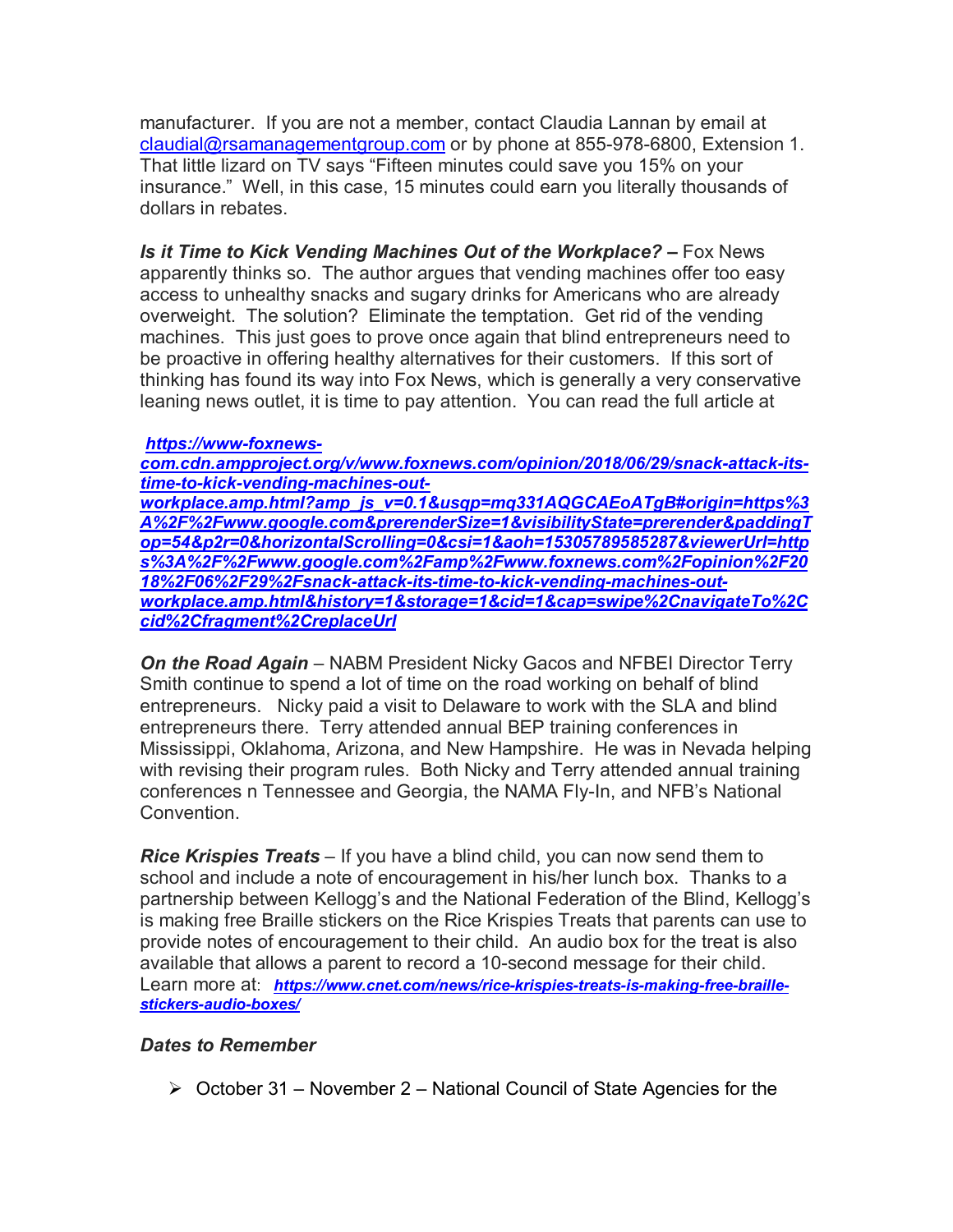Blind Fall Conference in Long Beach, California

- $\triangleright$  November 13-16 BLAST Conference in San Antonio, Texas.
- January 28-30 NFB Washington Seminar in Washington, D.C.
- $\triangleright$  April 10–12 National Council of State Agencies for the Blind Spring Conference in Bethesda, Maryland
- April 24-26 National Automatic Merchandising Association One Show in Las Vegas
- $\triangleright$  July 7-12 National Federation of the Blind National Convention in Las Vegas, Nevada

*Check Us Out on Facebook –* Like the National Association of Blind Merchants on Facebook and keep up with the latest and greatest when it comes to Randolph-Sheppard.

## *Tidbits* -

- Did you know that the Marriot Keybridge Hotel in Arlington, Virginia, where NABM held its events in May, was built in1957 and was the very first Marriott?
- Coca-Cola and Atlanta are synonymous, but do you know where Coke was actually first bottled? The answer is none other than Chattanooga, Tennessee.
- The grandfather of Congressman Pete Aguilar of California was a Randolph-Sheppard blind vendor.
- Nevada boasts what may be the only Randolph-Sheppard facility in the country with a drive-through window. It is at a local library. Customers can drop off their library books and order a drink or a snack at the same time.
- Starbucks is working on a plan to start accepting Cryptocurrency. Who will be the first blind entrepreneur to follow suit?
- You may be surprised to find a mini vending machine in the car when you take your next Uber ride. The rideshare company is working to bring the concept to market.
- Seattle became the first major city to ban plastic utensils and straws in restaurants. Other cities are expected to soon follow with similar bans.
- Check out the picture of NABM President Nicky Gacos with Grammy Award winning singer Billy Joel on our home page at [www.blindmerchants.org.](http://www.blindmerchants.org/) The pop star is not the only celeb with whom our Prez has been rubbing elbows.
- NABM sends its sympathies and condolences to the friends and families of two longtime blind entrepreneurs – Kay Riley of Pennsylvania and Ruby Bryant of South Carolina. Both will be missed.
- Did you know the White House press gets their snack fix from machines generating income for the D.C. BEP? Check out this article: [https://na01.safelinks.protection.outlook.com/?url=https%3A%2F%2Fwww.washi](https://na01.safelinks.protection.outlook.com/?url=https%3A%2F%2Fwww.washingtonian.com%2F2018%2F08%2F28%2Fthe-white-house-vending-machine-is-upping-its-prices%2F&data=02%7C01%7CSteve.Boucher%40compass-usa.com%7C2cca1255db4b4e4abb9b08d60e8c90d2%7Ccd62b7dd4b4844bd90e7e143a22c8ead%7C0%7C0%7C636712394216891776&sdata=Rjqecy0CRe3BngSKN3zokhxzH66Umb352NonEqy0SzQ%3D&reserved=0) [ngtonian.com%2F2018%2F08%2F28%2Fthe-white-house-vending-machine-is-](https://na01.safelinks.protection.outlook.com/?url=https%3A%2F%2Fwww.washingtonian.com%2F2018%2F08%2F28%2Fthe-white-house-vending-machine-is-upping-its-prices%2F&data=02%7C01%7CSteve.Boucher%40compass-usa.com%7C2cca1255db4b4e4abb9b08d60e8c90d2%7Ccd62b7dd4b4844bd90e7e143a22c8ead%7C0%7C0%7C636712394216891776&sdata=Rjqecy0CRe3BngSKN3zokhxzH66Umb352NonEqy0SzQ%3D&reserved=0)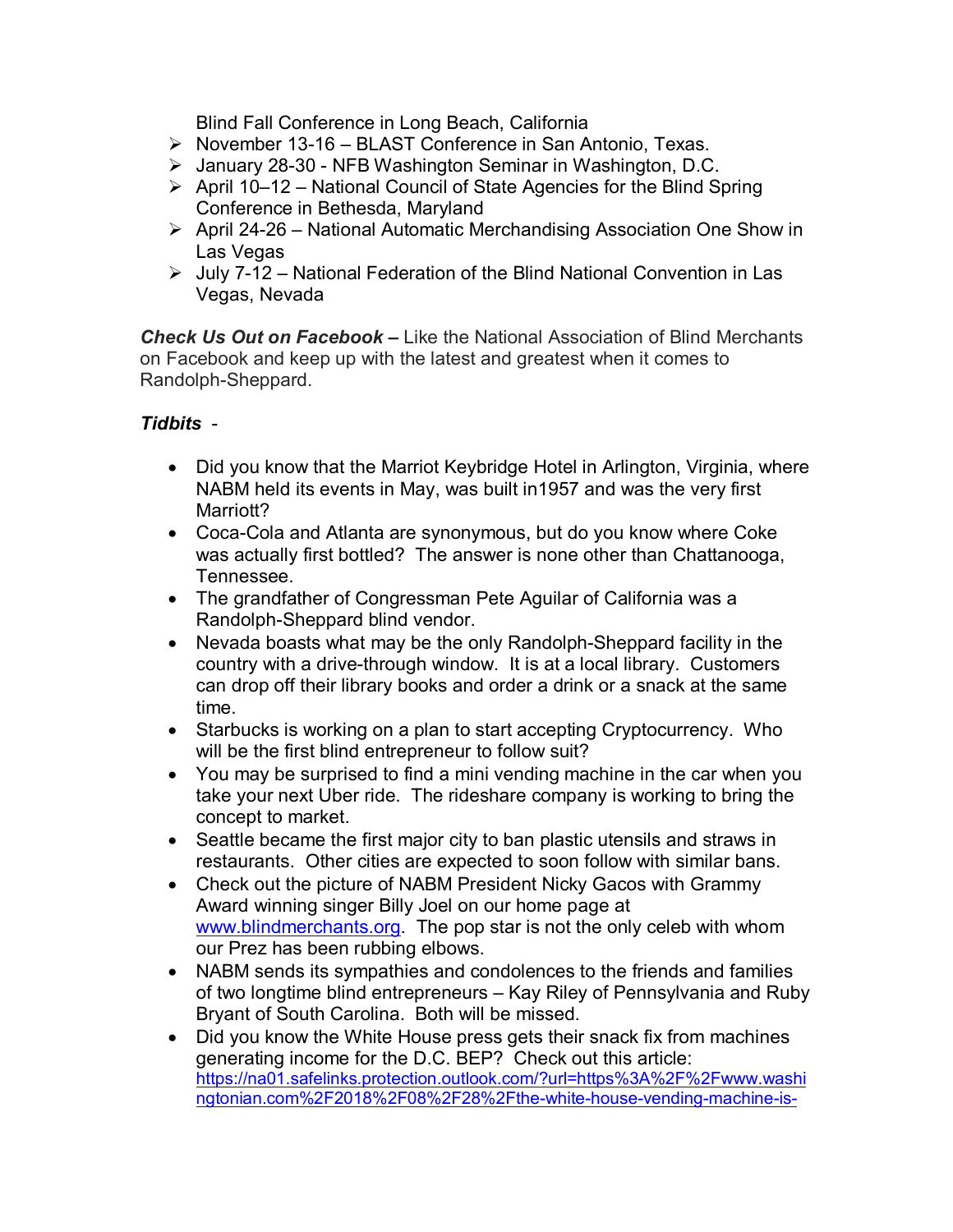upping-its-prices%2F&data=02%7C01%7CSteve.Boucher%40compassusa.com%7C2cca1255db4b4e4abb9b08d60e8c90d2%7Ccd62b7dd4b4844bd90 e7e143a22c8ead%7C0%7C0%7C636712394216891776&sdata=Rjqecy0CRe3B ngSKN3zokhxzH66Umb352NonEqy0SzQ%3D&reserved=0

*You Can Still Hel***p** – Do you like what the National Federation of the Blind and NABM are doing to advocate for the program on a national level and to assist individual state programs and blind entrepreneurs? Do you enjoy reading The *Blitz* and being kept informed about what is going on in the Randolph-Sheppard community? If so, we can use your financial support. Over half of our support comes from the NFBEI subscriptions, but we count on donations to make up the rest. If you would like to contribute to the cause, we would welcome your donation. You can donate by sending a check to:

*National Association of Blind Merchants 7450 Chapman Highway, #319 Knoxville, TN 37920*

Make the check payable to NABM and write "NFBEI" in the memo portion of the check. Your support is greatly appreciated.

You can also donate by going to our website at [www.blindmerchants.org](http://www.blindmerchants.org/) where we have added a new way you can contribute. We can create a bank draft for you so you can sign up for monthly giving. Contact Terry Smith if you are interested in setting up bank draft donations.

If your state is one of the 11 that doesn't subscribe to the services of the NFBEI, we'd welcome your involvement. Terry Smith would be happy to discuss the services with you.

*Share Your News with Everyone*- Help us keep everyone informed about what is happening around the country. Let us hear from you. Tell us what is going on in your state. What is happening in one state affects what is going on in another. NABM and the NFBEI offer the best vehicle to keep everyone updated on what is going on out there.

# *GET THE BLITZ-READ THE BLITZ-SHARE THE BLITZ*

**PLEASE FEEL FREE TO SHARE THE BLITZ WITH OTHERS AND DISTRIBUTE ON YOUR LISTSERVS. WE WANT ALL BLIND ENTREPRENEURS, BEP**